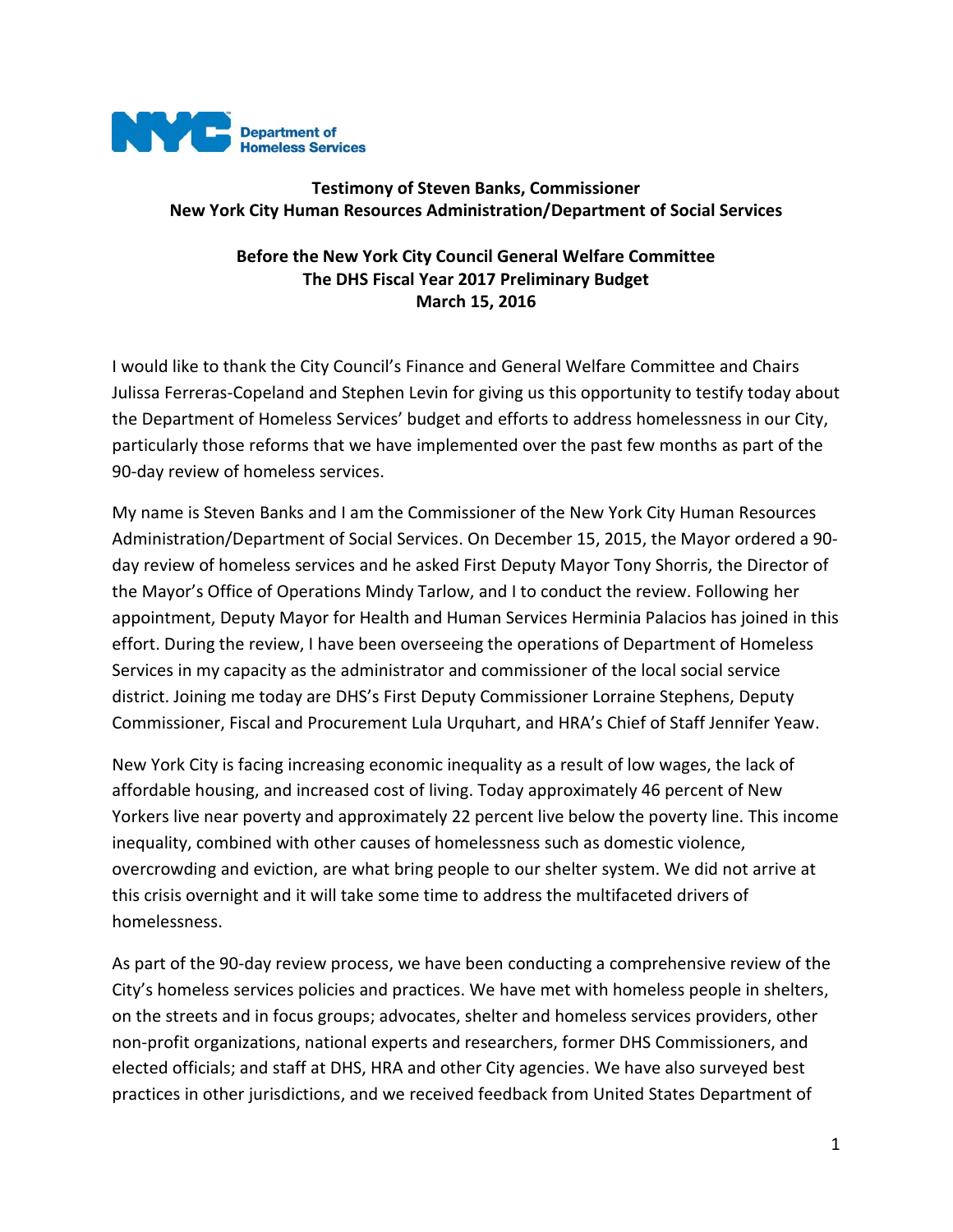Housing and Urban Development. The resulting review is being presented to the Mayor with draft recommendations for his consideration. When he has reached his decisions, the Administration will present the next steps to the Council and the public.

Because of the urgency of the problem, we have not waited for the completion of the review to start implementing substantial reforms. And I would like to begin my testimony today by reviewing those reforms.

## **IMPLEMENTING HOME STAT TO ADDRESS STREET HOMELESSNESS**

One of the first reforms was the creation of HOME-STAT (Homeless Outreach & Mobile Engagement Street Action Teams). Partnering with existing homeless response and prevention programs, HOME STAT is the most comprehensive street homelessness outreach effort ever deployed in a major U.S. city.

Starting this month, canvassing by the Mayor's Office of Operations will increase our ability to identify homeless individuals on the street from Canal Street to 145<sup>th</sup> Street and in other hot spots, and deploy outreach resources where they are needed most. This canvass will involve 60 field and analytic staff who will gather and report real-time data and track outcomes. Dashboards will report on aggregate outcomes, conditions and performance. And as long requested by this body, as part of HOME STAT, we will be conducting comprehensive quarterly nighttime counts to provide a more complete and real-time understanding of our street homeless population in the City.

The rapid response capacity built into this initiative will ensure more timely responses to 311 calls and information gathered from our canvasses. With HOME STAT the contracted homeless outreach staff will grow from 195 to approximately 385. Additionally, the NYPD will redeploy 40 officers to its 70-officer Homeless Outreach Unit to respond to calls concerning street homeless persons, encampments, large hot spots and those individuals experiencing emotional disturbances or exhibiting erratic behavior.

Finally, the creation of a citywide case management tool will provide case managers with information to ensure City service integration, continuous monitoring and outreach, and rapid response to individual problems. All HOME STAT agencies will play a role in this effort, including DHS, NYPD and other human services agencies and NYC SAFE.

### **ENDING THE USE OF CLUSTERS**

An essential tool for reducing homelessness in New York City is maintaining and increasing the City's affordable housing stock, as well as ensuring that New Yorkers have access to rental subsidies, transitional programming and aftercare. For 16 years, through multiple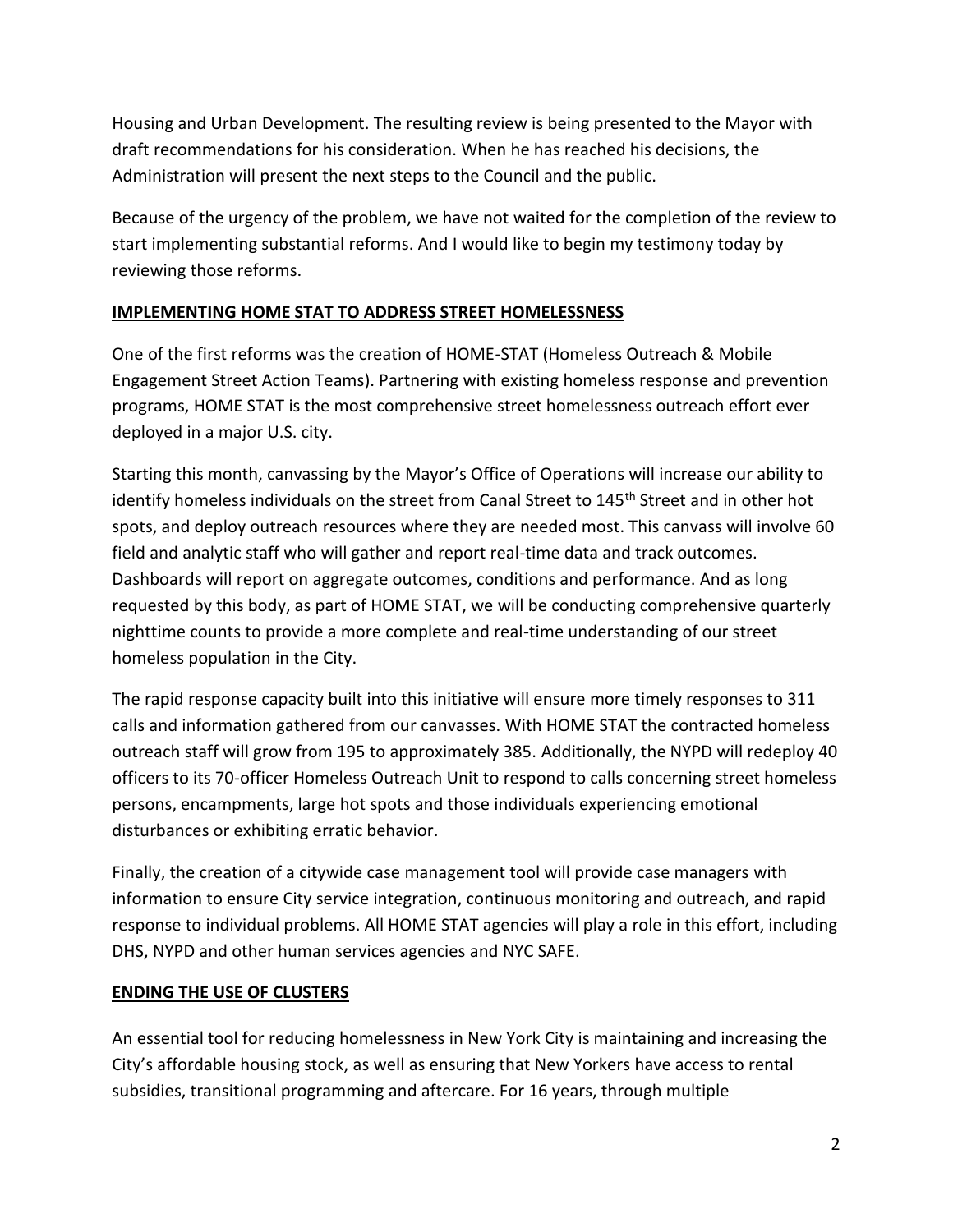administrations, this City has utilized clusters as homeless shelters, a failed approach to housing our homeless population that is expensive, lacks real services to transition homeless families and individuals to stable housing, and includes some of the worst shelter conditions. Further, utilizing these units removes them from the affordable rental market.

In January 2016, the Mayor announced a three-year plan for ending utilization of "cluster" shelter units for families. At that time, there were more than 3,000 units being used. As the first step in the plan, we are on target to close approximately 260 cluster units by June 30, 2016. The remaining units will be closed by December 2018 with those that are appropriate returned to the permanent housing stock, including through rental assistance programs for homeless families and adults.

In addition, where needed, the City will replace shelter capacity using a revised open-ended RFP process to include new models, which combines affordable permanent housing, flexible shelter space and community space in the same building. Under this model, shelter residents will receive essential supportive services, including rapid rehousing help. From experience we know that households with subsidized rental assistance are more successful in finding housing if they have support in their search. We all know the difficulty of finding housing in New York. By working with providers to navigate a challenging rental market, we are able to more quickly move clients to permanent affordable housing.

### **IMPLEMENTING** S**HELTER REPAIR SCORECARD AND SQUAD TO ADDRESS CONDITIONS**

The de Blasio Administration is committed to being transparent about the problems in shelters and accountable for the efforts to improve them. That's why we created the Shelter Repair Scorecard, which lists every building violation and condition at every shelter, and the Shelter Repair Squad to fix the problems.

The Scorecard was released on February 1 with data as of December 31, 2015. It showed that the clusters had most of the violations and that many of the shelters operated by non-profit providers were in relatively good condition. Meanwhile, literally on January 1, the enhanced Shelter Repair Squad began a new round of thorough inspections of the non-cluster shelters and a new round of repairs, including staff from HRA, DHS, DOB, HPD, DOHMH, DDC, DCAS, Parks and FDNY. In just two months, working under the direction of the Mayor's Office of Operations and HRA, they achieved an amazing amount of work.

Earlier this month, we issued the second scorecard, with data through February 29. It showed that the Squad conducted 2,660 inspections, almost a third of the 8,665 conducted in all of 2015. Those inspections identified 11,125 new violations and conditions.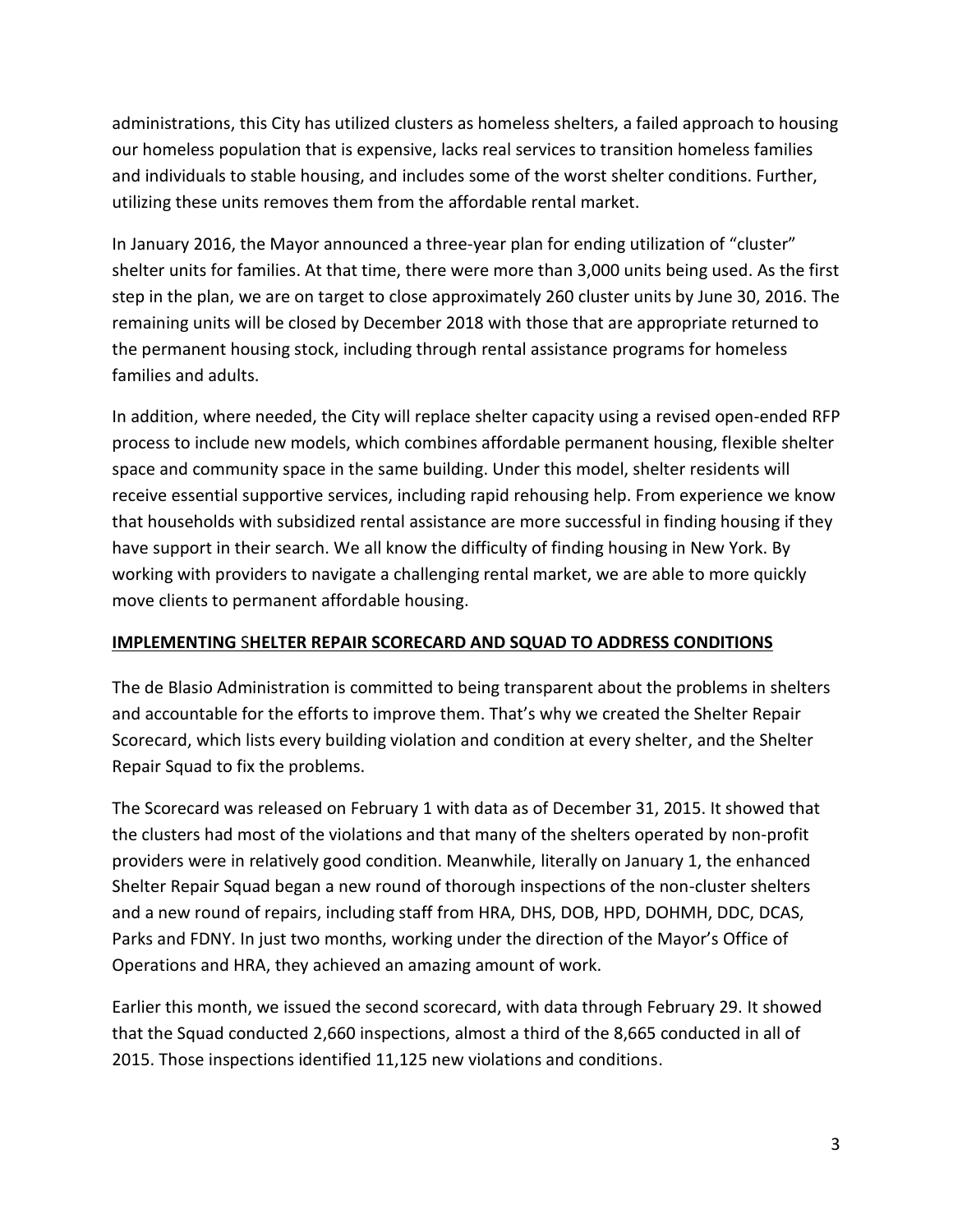During those same two months, the City and shelter providers made 12,026 repairs at homeless shelters — almost as many as the 12,934 repairs made in all of 2015.

We still have more work to do. At the end of February, even after the new round of inspections, there were 6,486 outstanding violations in non-cluster shelters, compared to 6,983 violations on December 31, 2015. And working with our non-profit shelter provider partners, we are determined to keep pushing that number down.

While no sub-standard conditions are acceptable, many shelters have relatively few violations. Family shelters (excluding clusters) have an average of about half a violation per apartment, the same as the average for all buildings in New York City. It's important to recognize that many of those conditions are the result of years of insufficient investment and some of the problems will require capital projects to fix. Which is why as part of the review, we are looking at ensuring that going forward the resources are provided for both maintenance and capital repairs.

To address this critical need, \$6.5 million in FY16, growing to \$7.6 million in FY17 will be used to improve the maintenance of directly run shelters through facility managers, on-staff painters, and fire safety directors. In addition, the FY16 September Capital Plan added \$54.2 million for the four-year period of Fiscal Year 2016 through Fiscal Year 2019 to address more significant facility needs, bringing the total FY16 plan for facility projects to \$32.1 million. Overall, the fouryear capital plan for shelters allocates \$119.5 million. Likewise, the Fiscal Year 2016 shelter maintenance and repair budget totals \$54 million, of which \$17 million has been added in the baseline since the beginning of the de Blasio administration.

The Scorecard is also a way to follow up on the City's commitment to stop using clusters over three years. The Scorecard currently lists units within 26 cluster buildings designated for elimination as DHS units in this fiscal year. Also, 12 cluster buildings with 15 units have already been eliminated from DHS utilization.

### **LAUNCHING A NEW PROGRAM TO REDUCE VIOLENCE IN SHELTERS**

Just yesterday, the Mayor announced a three-pronged program to reduce violence in homeless shelters. First, the NYPD will re-train all DHS security staff and a team from NYPD will be placed at DHS to develop an action plan to upgrade security at all shelters. Second, we are restoring a domestic violence program for family shelters that was cut in 2010. And third, we are implementing a new, more extensive reporting system for incidents that occur in shelters. The reforms respond to new data on violence in shelters that we developed as part of the 90-day review.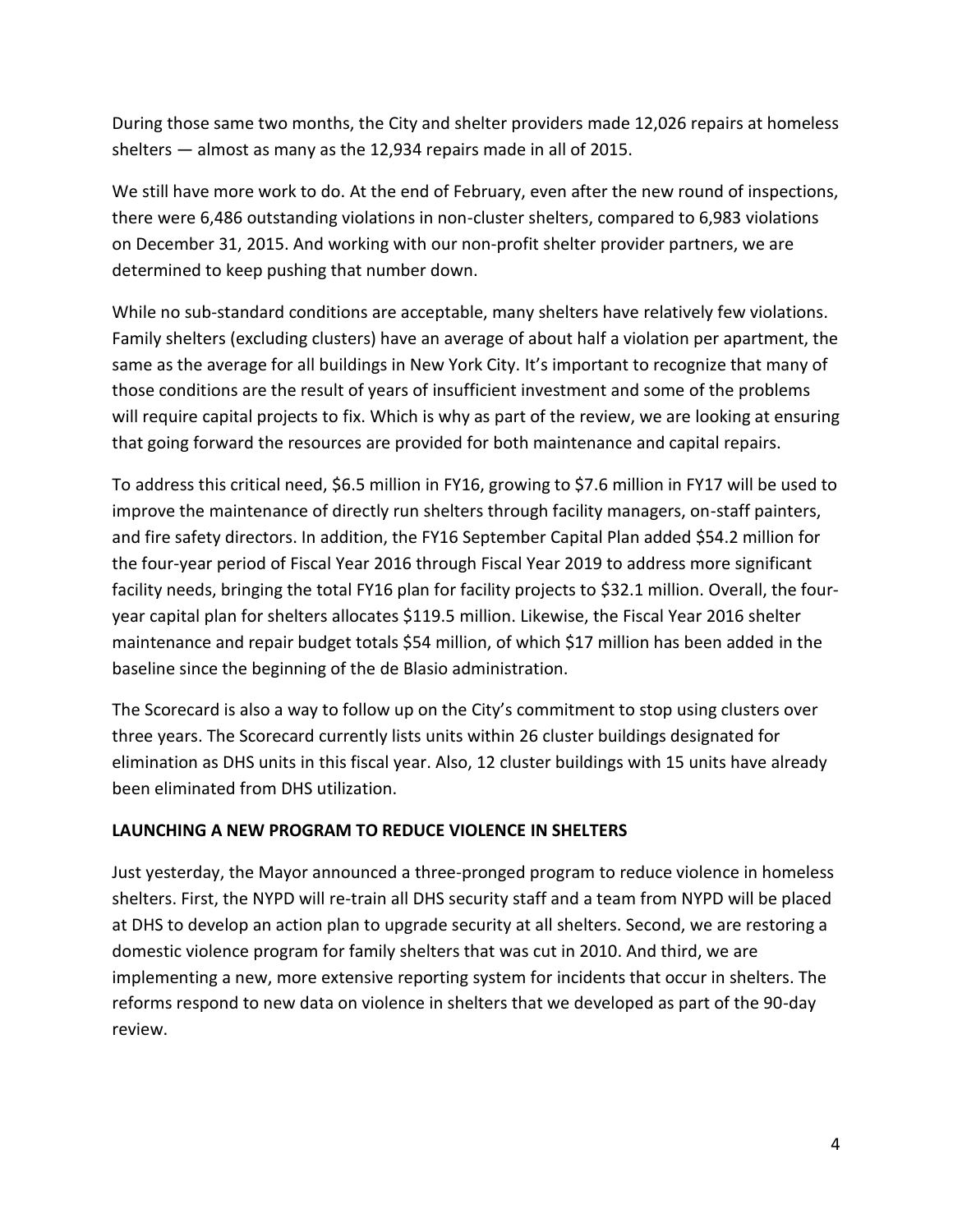For many years, DHS mainly focused on incidents involving death or life threatening injury and individual staff exercised discretion to report as a priority individual incidents not rising to this level on a case-by-case basis. This resulted in lost opportunities to target services because cases not involving death or life threatening injuries were inconsistently categorized based on individual determinations. The review also showed that incidents that occurred off-site were also reported as critical incidents even though the incident did not occur at the shelter. We are reforming the process to broaden the criteria for critical incidents and will focus attention on the incidents that actually occurred in the shelters so that we can have a more complete picture of client service needs.

For example, our review showed that more needs to be done to address domestic violence for families that have been placed in shelter together so the Mayor has authorized a new in-reach program for family shelters that we will be including in the Executive Budget.

### Retraining and Security Action Plan

The NYPD will assign a team to be placed at DHS to develop an action plan to upgrade security at all shelters. The NYPD will also be re-training all DHS security staff. Currently all non-cluster shelters have some level of security provided by either DHS peace officers or by private security guards. As part of the 90-day review, security has already been increased at mental health shelters and at commercial hotels.

The de Blasio Administration has already substantially increased spending for security at homeless shelters. Direct spending by DHS on DHS peace officers and FJC security guards has increased 63% from \$48 million in FY 2013 to \$78 million in FY 2016.

In addition, DHS reimburses shelter providers for their security costs. That was \$62 million in FY 16, for total of \$140 million in security costs.

# Domestic Violence Programming In Shelter

The City will also re-establish a domestic violence program in DHS shelters that was ended in 2010. The new analysis of critical incident data found that violence within families is the most common form of violent incident in family shelters. In Families with Children shelters, domestic violence was 60% of the violent incidents, while it was 80% in Adult Family shelters.

HRA's NoVA (No Violence Again) Out-stationed Domestic Violence Services will be expanded to DHS Tier II family shelters to provide families with access to domestic violence services. Trained staff from HRA will go to a number of Tier II shelters to provide these services. Existing social services staff in Tier II shelters will participate in enhanced training that will provide them with the tools to identify and refer families and individuals to the NoVA team, a NYC Family Justice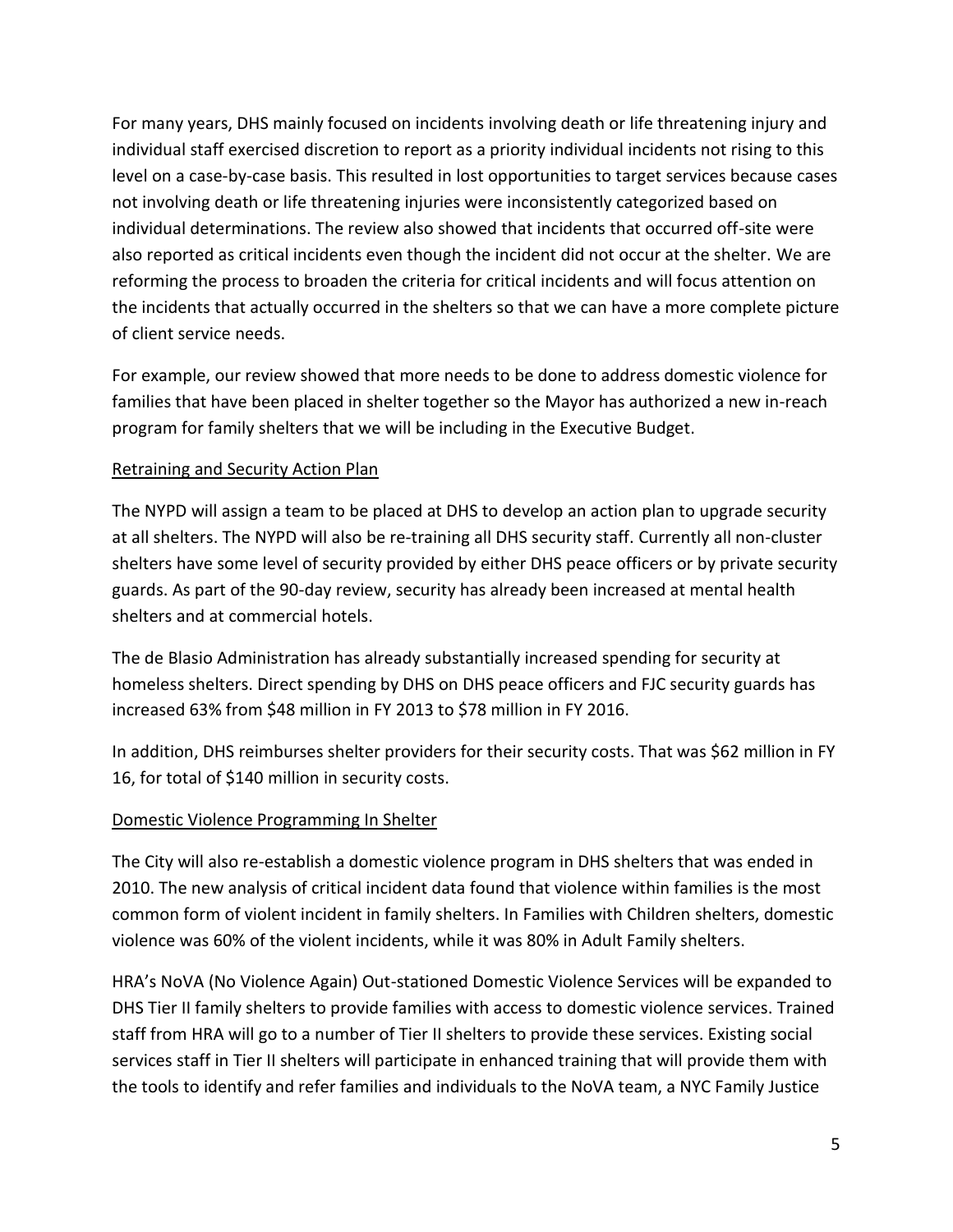Center or other community-based domestic violence providers. Families experiencing unhealthy relationships and conflict will be offered conflict resolution/mediation services to establish safe resolutions and teach family members effective tools to resolve conflicts. The Mayor's Office to Combat Domestic Violence (MOCDV) will commit the resources necessary to implement system-wide training for DHS staff. A senior DHS official will be in charge of coordinating the delivery of domestic violence services.

## Additional Transparency on Critical Incident Reporting

Based on the findings from the 90-day review, the Administration has also instituted new, more comprehensive and accurate reporting of critical incidents in shelters, including for the first time separately reporting violent incidents. For many years, DHS reported "critical incidents" in the Mayor's Management Report, which included some but not all violent incidents. In addition, data was not systematically collected to identify problems.

"Critical Incident" definitions were unclear and inconsistently reported across agency divisions. Overly broad categories limit the agency's ability to identify trends and quantify specific types of incidents. Existing categories include both violent and non-violent incidents within the same category, limiting the ability to quantify the volume of violent incidents.

The problem was not at the level of the shelters. Shelter staff has been reporting incidents to DHS. The problem was the way these reports were categorized at DHS.

New reporting categories have been created and applied retroactively to all 2015 incidents reported to DHS. Under the old definitions, there were 620 critical incidents. The new analysis defined 1,687 incidents as critical, of which 826 were categorized as violent.

To ensure that problems are identified, violence is now defined much more broadly than, for example, the FBI crime reports. For the shelter critical incidents, violent incidents include broad definitions of domestic violence, assault, and both child abuse and neglect, even if there was no violence against the child. The Administration is implementing thorough reforms to ensure that all critical incidents and especially violent incidents are appropriately categorized and that there is appropriate follow-up.

# **NYC Safe**

The announcement of these new initiatives today builds on prior security enhancements in the shelters. Since NYC Safe's launch, DHS increased security at 11 single adult mental health shelters and enhanced security at 12 of the adult shelters considered high needs. This includes \$10.5 million in FY16 to hire 175 staff and \$7.4 Million in FY17 added in the January Plan. Subsequent to this and in the wake of several recent tragedies, additional security measures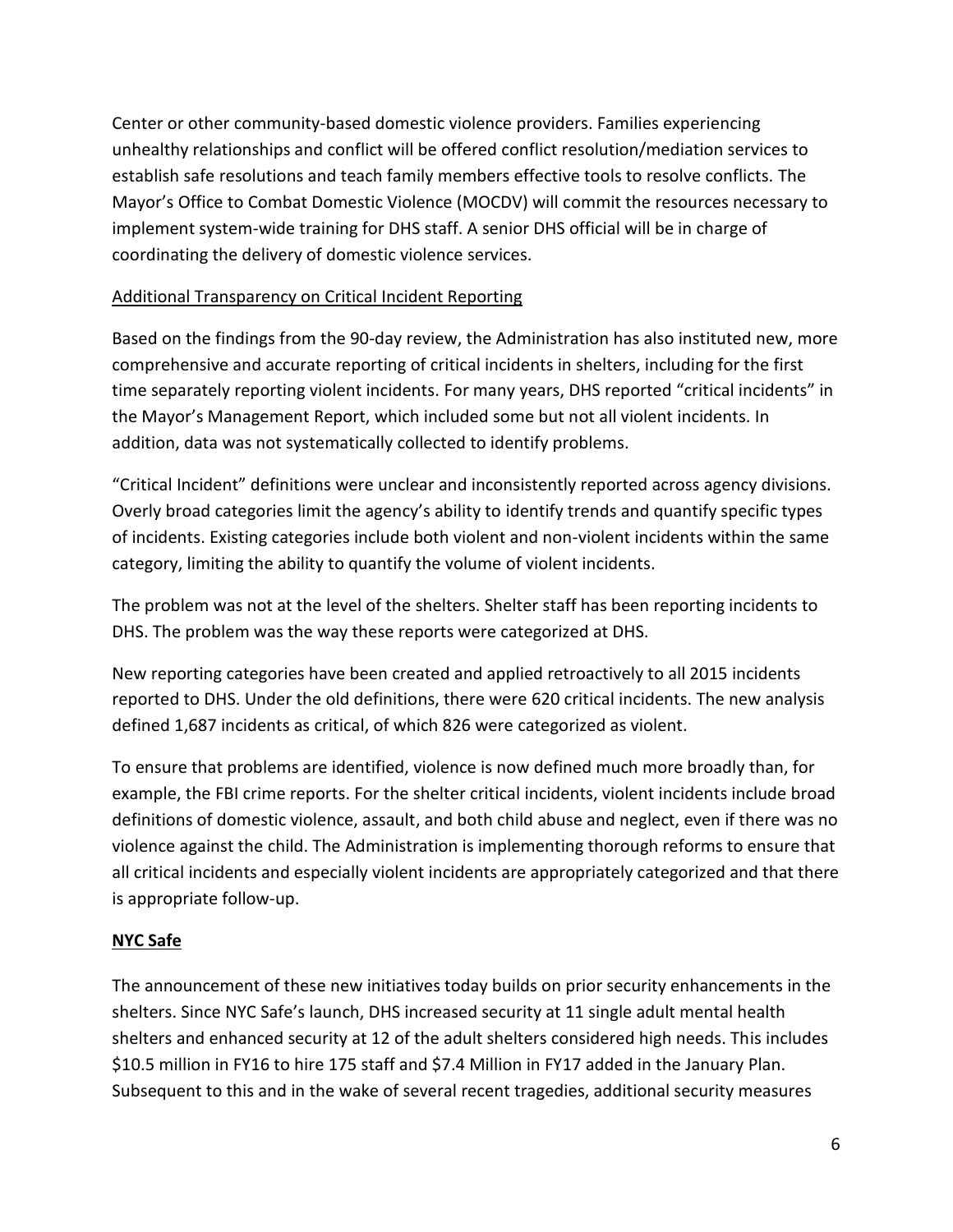were put in place and we added more mental health professionals to increase safety at shelters and support homeless New Yorkers with mental health needs. For example:

- We implemented a 24/7 communication process between NYC Health + Hospitals and DHS ensuring better case management and allowing shelter operators to better support clients.
- We deployed new mental health teams to DHS shelter intake centers
- We completed a security assessment of all 29 mental health shelters
- We deployed additional peace officers to provide 24/7 coverage at all mental health shelters
- We deployed DHS contracted security guards to provide additional security at commercial hotels used by DHS.

# **ENHANCING ADULT SHELTER PROGRAMMING**

DHS recognizes that its responsibility to clients goes further than simply providing shelter. To truly engage clients and move them to stable housing and self-sufficiency, we assist them during the day in attaining additional skills and training.

Not only have we affirmatively reiterated a long-standing policy concerning permitting daytime shelter access, but we've also expanded funding for programming. We have committed to expanding daytime jobs training and vocational programming at shelters to serve almost 20,000 individuals.

We added \$8.9 Million in FY16, growing to \$16.9 Million in FY17 in the January Plan to provide onsite shelter programming at 40 single adult shelter locations. These locations are at our shelters where there have been limited on-site activities. Contract providers have submitted plans that were approved for services, including literacy, recreation, employment, and other supports. Directly operated shelter programming plans are also being developed.

### **IMPLEMENTING VETERANS' INITIATIVES**

The de Blasio Administration is extremely proud to have been recognized by the federal government for our successful effort in ending chronic Veterans homelessness. In addition we have also significantly reduced the number of homeless veterans in our system and the Veterans Administration's system from 4,677 in 2011 to 467 as of March 14, 2016. For example, in December and January alone, we moved 527 veterans from shelters to permanent housing and we are well on our way to meeting the level of veterans homelessness considered to be functionally zero by the federal government's definition.

To support these efforts, in FY16 the January plan added \$1.6 million for staff, rapid rehousing services, and a bonus for shelter providers that increased permanent housing placements for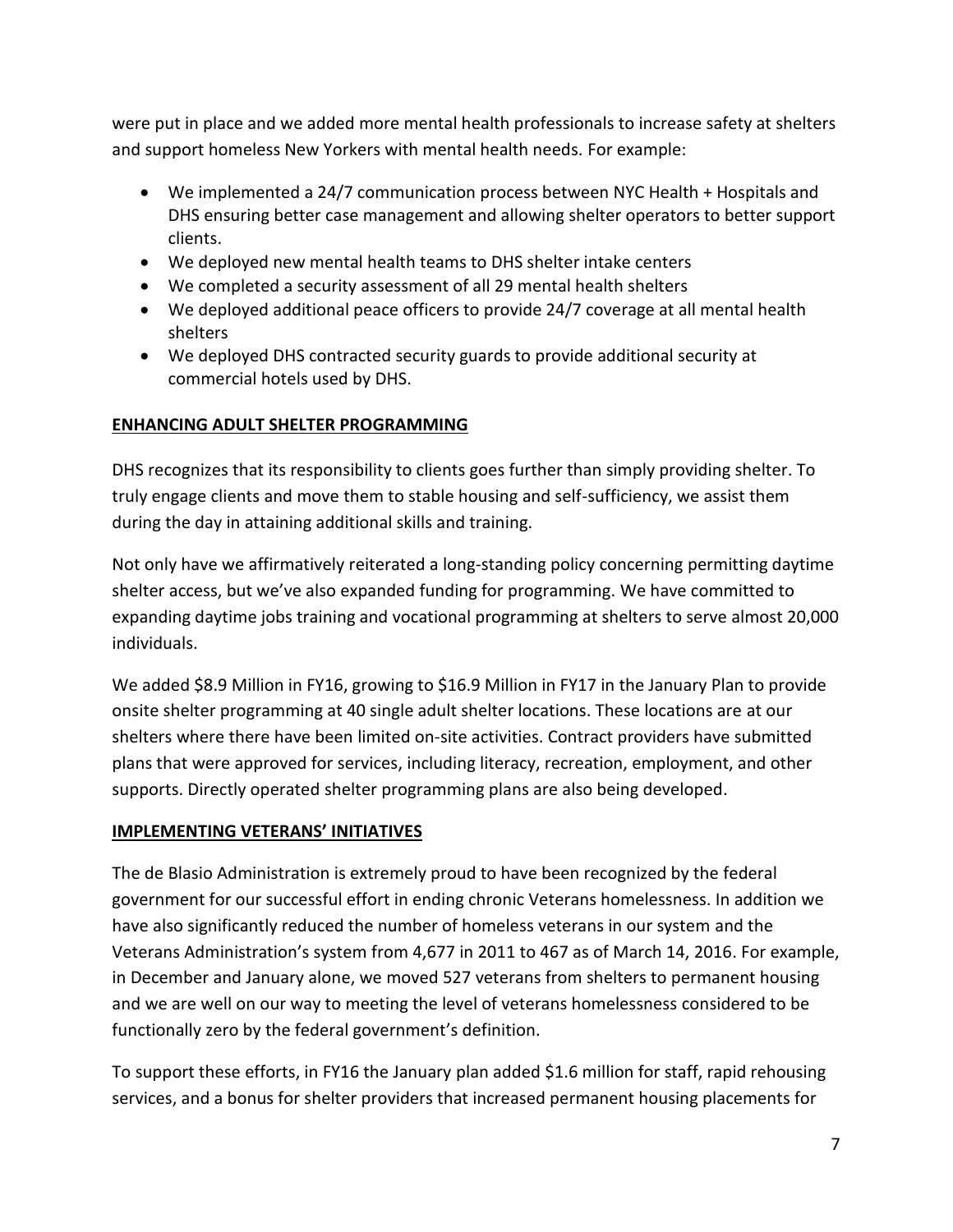veterans. In FY17, we will allocate \$0.7 million to continue this work and to make sure that any veteran who enters our system can be rapidly rehoused and connected to services and supports as needed.

## **CREATED TASK FORCE TO IMPLEMENT THE PLAN FOR 15,000 UNITS OF SUPPORTIVE HOUSING**

In January, Mayor de Blasio announced the formation of a Supportive Housing Task Force to help the City implement its plan to create 15,000 units of supportive housing to prevent and alleviate homelessness.

Supportive housing is affordable permanent housing with services, including case management, mental health and substance use disorder services, access to medical care, and other social and supportive services. Supportive housing has a proven record of helping stabilize people's lives and reducing reliance on homeless shelters, hospitals, mental health institutions and jail. For example, according to a 2014 study by the Urban Institute,85% of people provided with supportive housing remained housed a year later.

The new Supportive Housing Task Force includes leaders and advocates. They will:

- Serve as an expert panel of advisors to the City, offering innovative ways to develop and deliver supportive housing by leveraging lessons learned from past supportive housing agreements and finding new, creative approaches for both development and service delivery.
- Help streamline processes for supportive housing to maximize efficiencies and eliminate bottlenecks among City agencies, developers, service providers, and clients.
- Develop strategies to better tailor services to the needs of various supportive housing populations.
- Act as an ongoing partner and counterweight, supporting and challenging the City to realize a higher quality, better-coordinated, supportive housing system.

To implement our plan to provide an unprecedented 15,000 new supportive housing units, we are bringing together people with the expertise and commitment to help us put together the most effective and cost-efficient supportive housing program possible. The better the program, the more people we can help.

# **COMMITTING TO DOUBLE DROP-IN CENTERS**

Mayor Bill de Blasio also committed to doubling the number of City-funded Drop-In Centers designed to help bring homeless people off the streets and provide them with services that can help keep them off the streets permanently.

Drop-In Centers are an essential part of a continuum of care to address street homelessness that starts with HOME-STAT outreach workers connecting with New Yorkers on the streets and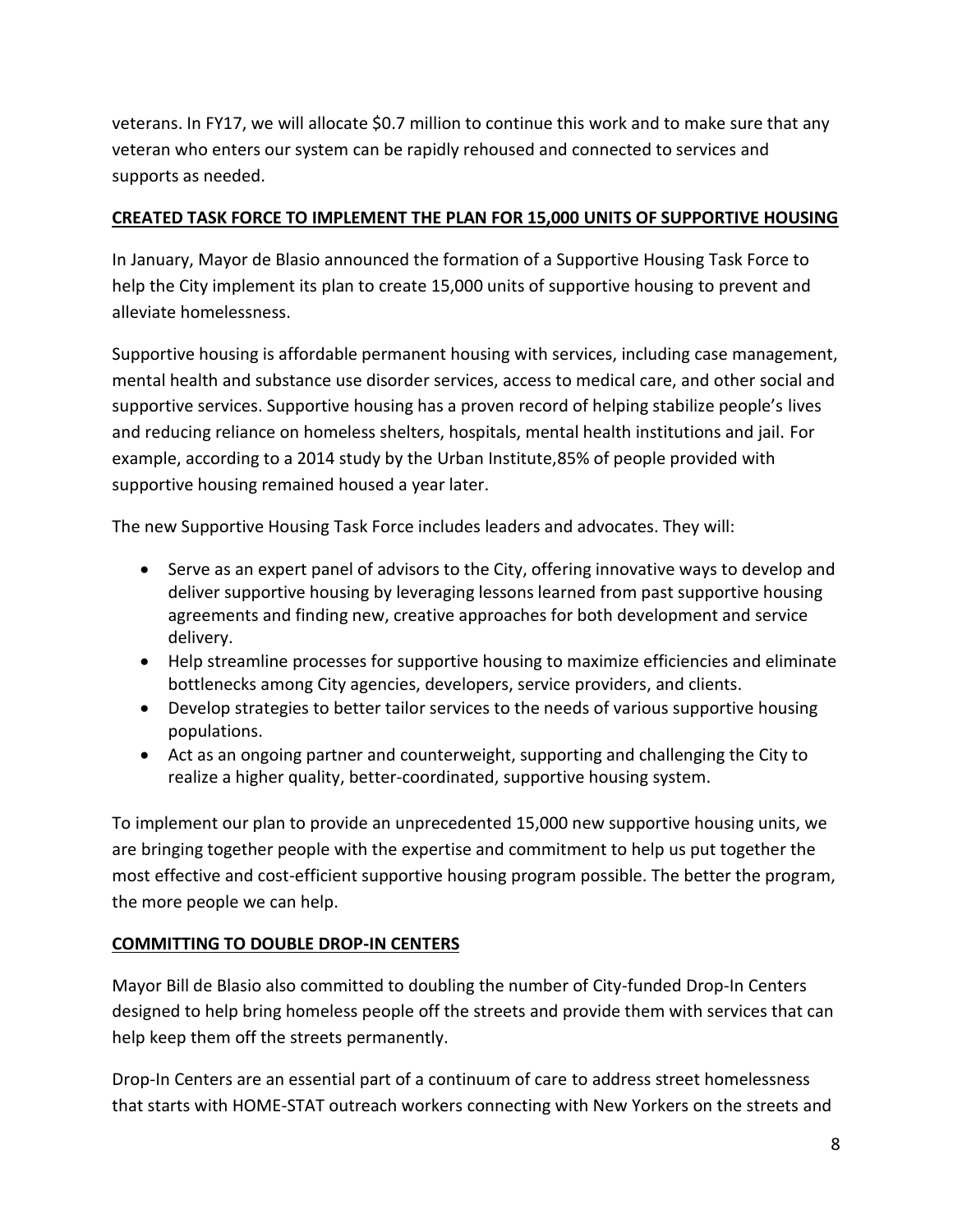gaining their trust; bringing them to a Drop-In Center for food, showers, case management services, and medical care; taking them to a Safe Haven to spend the night; and moving them into supportive housing where they can receive help to rebuild their lives.

Drop-In Centers provide an alternative to traditional shelter for street homeless individuals. They offer temporary respite where individuals can shower, eat a meal, see a doctor, and rest. Case management and housing placement services are also available for clients who wish to receive them. The Centers also offer a limited number of off-site overnight respite beds, but ultimately seek to place people in permanent housing.

The City has announced a new \$8.5 million annual commitment to double the number of Drop-In Centers it currently operates. The City will open three new Drop-In Centers and take over funding of the current HUD-funded Drop-In Center in the Bronx run by BronxWorks, as HUD looks to reinvest those dollars in permanent housing.

These four locations will be added to the four existing City-funded Drop-Ins: two in Manhattan, one in Staten Island and one in Brooklyn. In the past two fiscal years (FY14 and FY15), these Drop-In Centers served an average of 454 clients during the day, saw a daily average of 128 clients overnight, and made 1,238 housing placements.

The City previously had nine City-funded Drop-In Centers, but five were closed between 2008 and 2010.

New Centers will open in Manhattan, Brooklyn and Queens. These Drop-In Centers will be expected to each serve approximately 75 clients at any given time.

Drop-In Centers will continue to focus on working collaboratively with the City's outreach teams on the placement of chronically street homeless individuals into housing, and provide housing placement services to non-chronically street homeless individuals. This includes working with clients to obtain identification, entitlements and housing. Drop-In Centers will also set up the front door of their programs to rapidly connect individuals to more appropriate systems of care, such as the emergency shelter system, residential drug treatment programs, family reunification, travel assistance, and other resources.

In addition, the City has reformed its policies to allow for individuals who have recently stayed in the City shelters to use the Drop-In Center services, reversing a policy preventing such use that had been in place since 2012.

### **COMMITTING TO TRIPLE THE NUMBER OF BEDS FOR RUNAWAY HOMELESS YOUTH**

Also in January, the Mayor announced enhanced services including the addition of 300 beds for homeless youth over the next three years, deployment of additional staff to coordinate services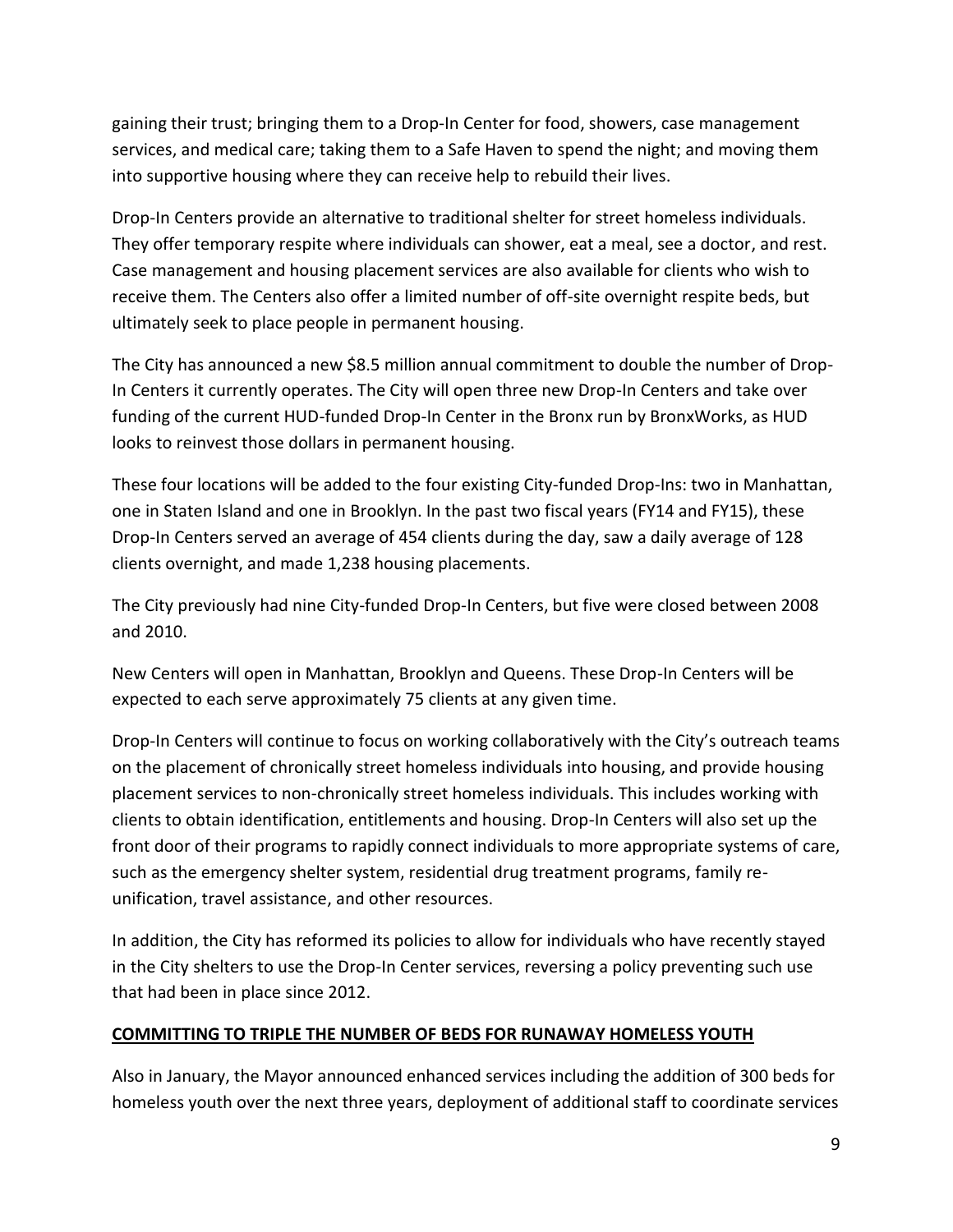for youth entering Department of Homeless Services' shelters, and a pledge to work with the State to extend the length of stay for those in existing crisis beds regulated by the State.

From counseling, to high school equivalency support, to youth-specific employment and training programs, youth shelters have the right services and environment for young people to stabilize their lives. With this major investment, we'll triple the total number of youth beds and ensure even more young people are connected to the resources they deserve to rebuild their lives.

The enhanced services provide for:

- 100 new beds a year for the next three years, totaling 300 by FY19 with a \$14.7 million annual investment at full ramp up;
- Deployment of City staff at the entry points of the DHS shelter system to offer placements in youth beds for individuals between the ages of 16 and 21; and
- A pledge to work with the State to extend the length of stay in crisis beds.

The addition of 100 beds a year over the next three years builds on the 200 beds already added under Mayor de Blasio for homeless youth through the Department of Youth and Community Development.

In 2014, the City of New York requested that the State allow initial stays in crisis shelters to be extended from 30 days to 45 days, and that extensions be allowed up to 90 days. The City is now renewing this request, in order to provide additional time for services to young people who may need them.

# **Overview of the NYC Department of Homeless Services (DHS)**

DHS is the City Agency responsible for providing services to all homeless New Yorkers, including both those who are street homeless and those seeking shelter. In addition, DHS works closely with HRA to prevent homelessness. With the Mayor's reintroduction of rental assistance in 2014 after the elimination of the Advantage rental assistance program in 2011 State budget, the two agencies work together in providing rental assistance so those in shelter can return to their communities and those at risk of homelessness can be kept in the community. I discussed the rental assistance and other prevention efforts in the HRA testimony so I will not repeat that discussion here.

As of March 13, 2016, in the DHS system, there are 57,705 individuals in the shelter system, comprised of:

- 22,841 children
- $\bullet$  34,864 adults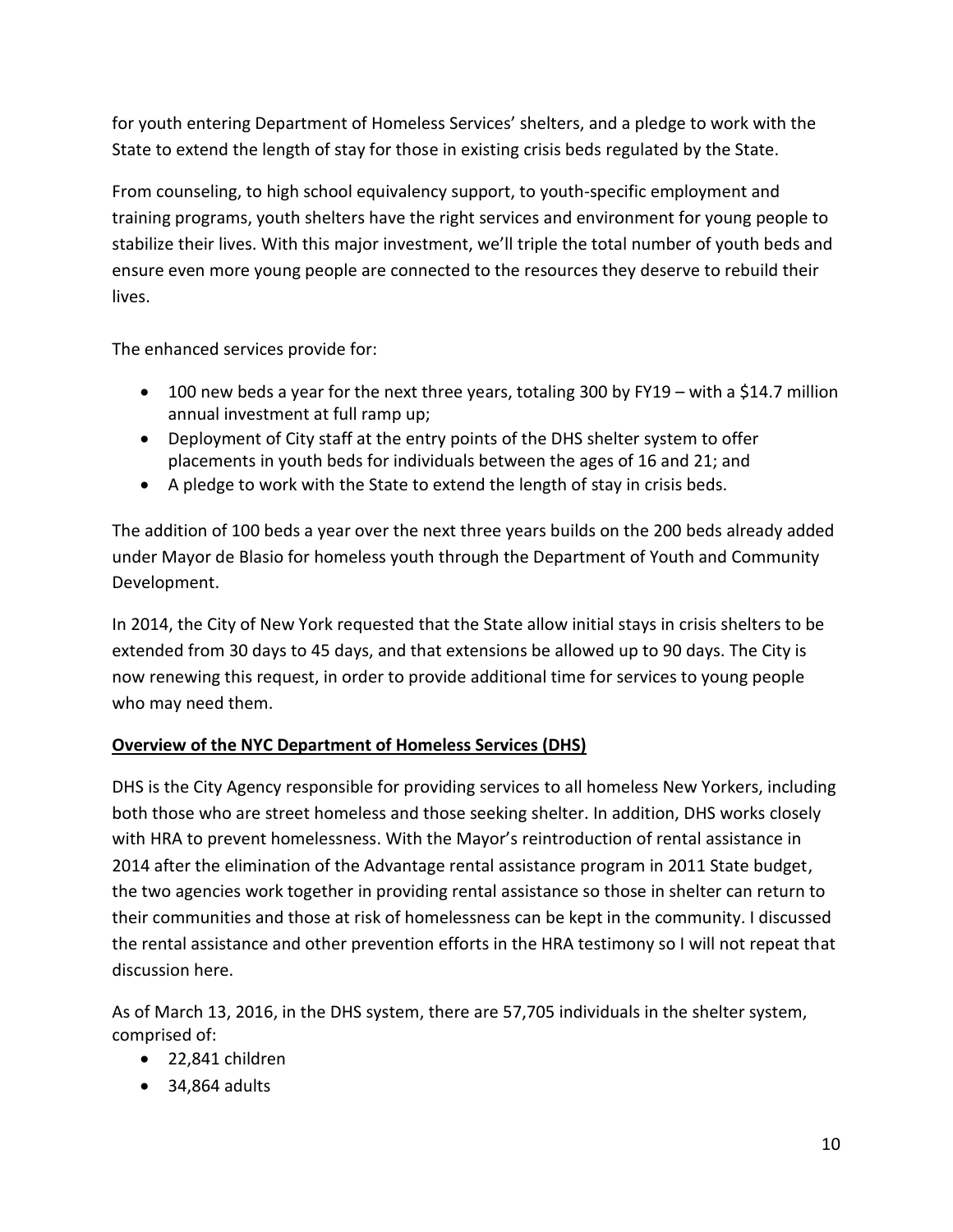To provide prevention, outreach, shelter and rehousing services, the Department of Homeless Services has a 2,639 budgeted headcount in FY17 as of the January Plan, paid for with a combination of City, State, and federal funds.

From the FY16 Adopted budget to the FY17 January plan, the DHS agency headcount increased by 323. This is due to direct personnel and new programmatic initiatives, such as NYC Safe, to increased security, to treatment for those facing mental illness, and to HOME STAT, the nation's most comprehensive street homelessness outreach effort.

DHS staff members are dedicated public servants who want to help New Yorkers in need. This diverse workforce is comprised of 41% women and 59% men, and is 64% Black, 17% Hispanic, 13% White and 6% Asian. This unionized workforce includes members of 18 different unions.

# **DHS Budget Overview:**

DHS' Fiscal Year 2017 operating budget is \$1.1 billion, of which \$578 million are City funds.

This \$1.1 billion budget allocates \$548 million to services for families, \$364 million to services for single adults, \$30 million for supportive administration services, and \$166 million to agencywide personnel services, including staff for directly operated shelters and intake for homeless families and adults.

We continue to evaluate the impact of the new rental assistance and prevention efforts on the census, and will revisit the forecast and funding levels as we have typically done in the past. Additionally, \$25 million of the variance is due to grant funds in FY16 that will be added throughout the 2017 fiscal year. And projected savings that begin in FY17, including those related to supportive housing and the End the Epidemic initiative.

In the January Plan, DHS also received another \$31.6 million in FY16 (\$31.6 million City funds) and in FY17 there was as addition of \$37.1 million (\$37.1 million City funds) for non-capacity costs including:

- Shelter Repair Squad, Cleaning and Maintenance (\$7.7M total funding in FY17)
- NYC Safe and provider security (\$7.4M total funding in FY17)
- Adult Shelter Programming (\$16.9M total funding in FY17)
- Homeless Prevention for Single Adults (\$4.4M total funding in FY17)
- Veterans Initiatives (\$0.7M total funding)

The total budgeted headcount in FY16 increases to 2,639 with the addition of 279 in the January Plan. The January plan additions include:

• 81 HC for Adult Shelter Programming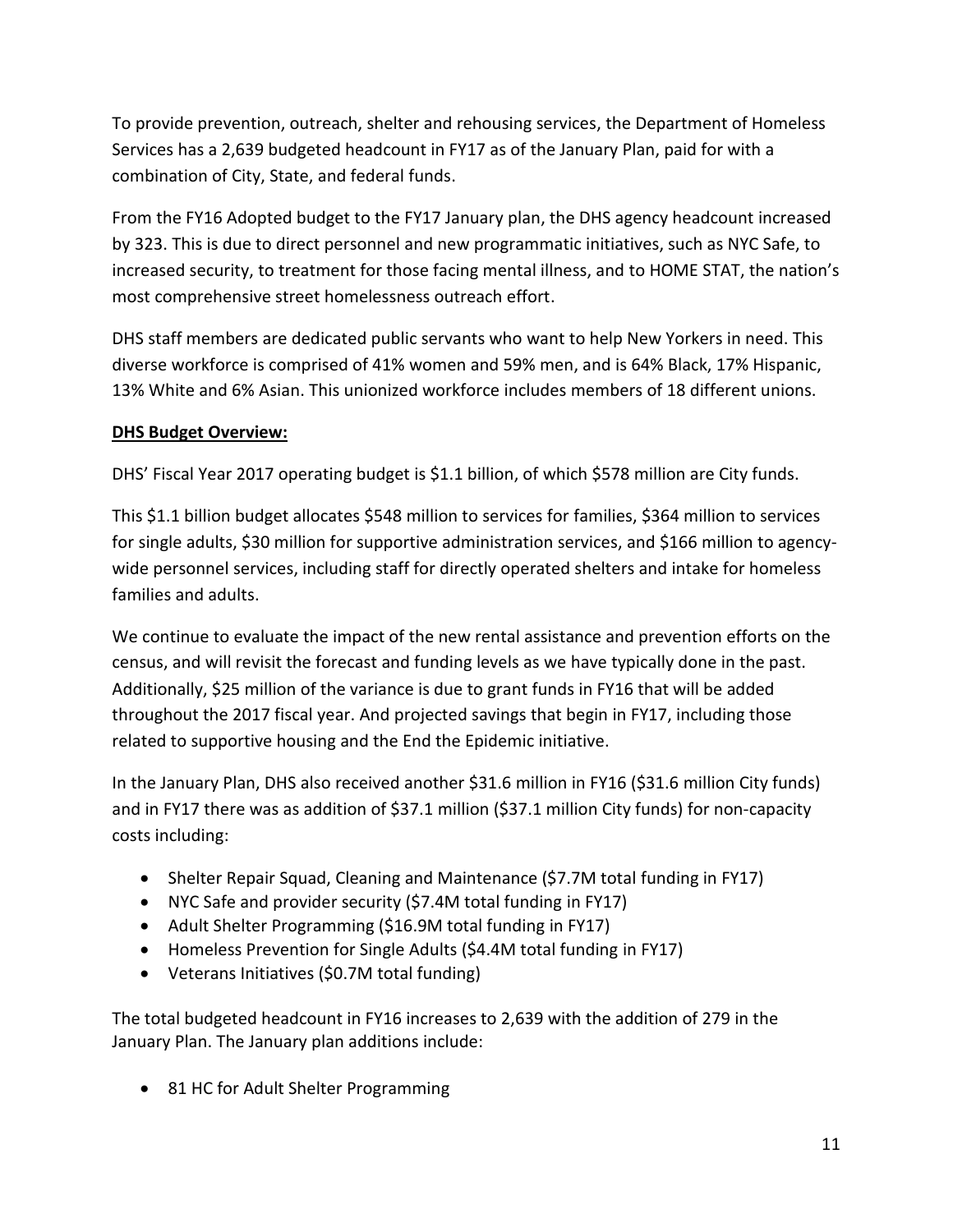- 175 HC for NYC Safe and Provider Security
- 20 HC for Shelter Repair and Maintenance
- 3 HC for Supporting Homeless Veterans

171 positions were added in FY17, for a total of 2,427. This year-to-year decline in the headcount of 212 is primarily due to the fact that some positions were funded only in 2016, pending subsequent evaluation. Further, certain grant-funded staff lines are added on an annual basis. Subject to review, the FY16 only positions include:

- 59 grant funded
- 10 MOVA staff
- 16 Housing Specialists
- 19 Fraud Investigators
- 108 for NYC SAFE initiative

The DHS January Capital Plan for the four-year period of Fiscal Year 2016 through Fiscal Year 2019 is currently \$161.2 million. This amount is comprised of:

- $\bullet$  \$76.2 million for capital projects for single adults;
- \$43.3 million for capital projects for homeless families;
- \$32.1 million for administrative supportive services;
- \$9.6 million is designated for City Council-funded projects.

The two pie charts in the power point provided show the current source of funds for the expense budget and a breakdown of budget allocation of these funds in FY17, please keep in mind that there are still some issues that will not be resolved until the Executive Budget.

In addition to funding shelter, as described in the HRA testimony, this Administration has invested over \$1 billion for new initiatives to prevent and reduce homelessness over the life of the financial plan. This includes:

- Rental assistance
- Housing inspections
- Legal services
- Homebase
- Aftercare
- Supportive Housing

#### **Shelter Provider Bonus**

\$1.6 million is included in FY16 for providing financial incentives to shelter providers to move families and individuals out of shelter and into permanent housing. Incentives will be awarded to providers who exceed existing housing targets.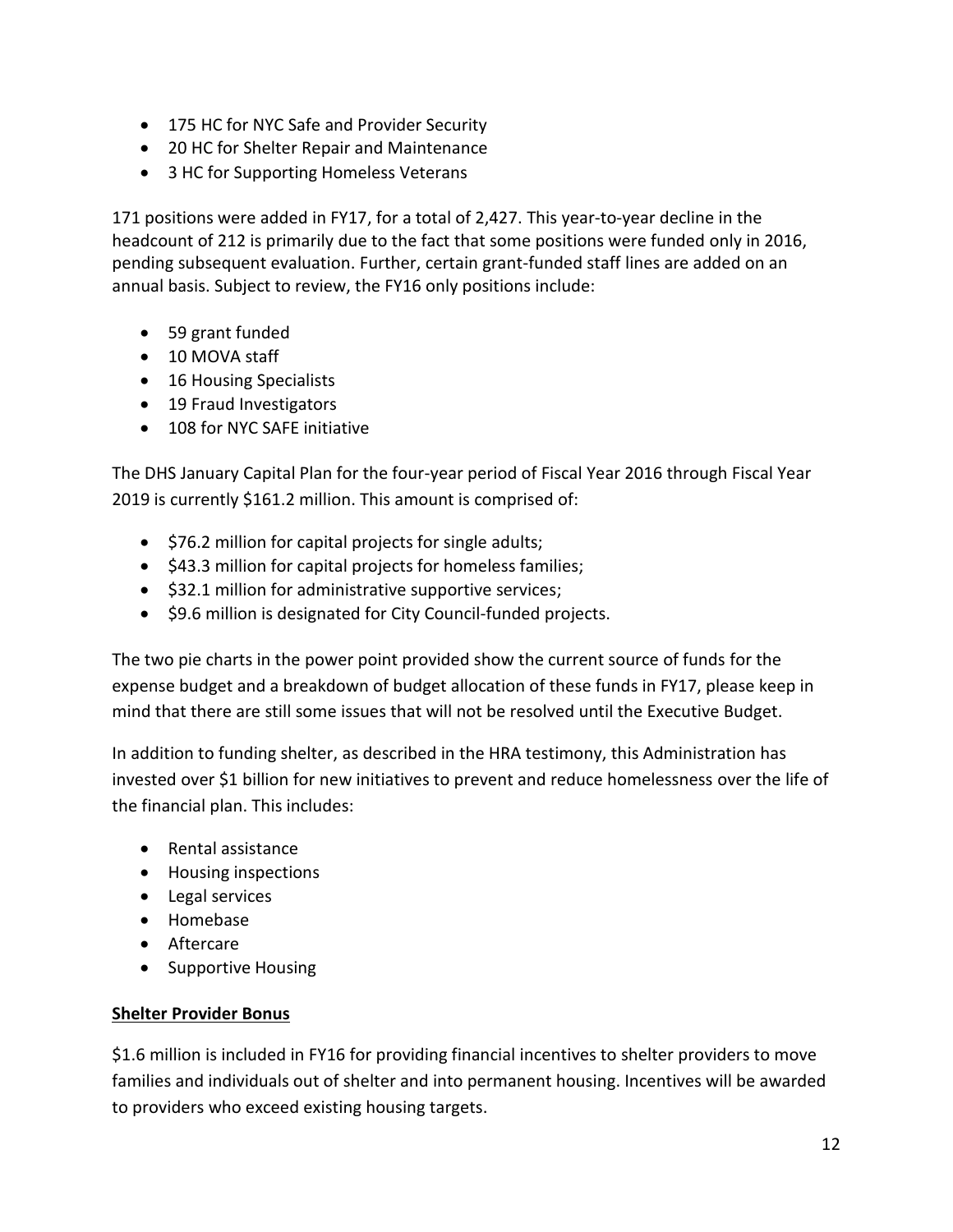## **Homeless Prevention for Single Adults**

Homebase is the cornerstone of DHS' prevention efforts. Through our Homebase offices, and in close partnership with HRA, we assisted more than 100,000 individuals since we expanded the program in July 2014. The Preliminary Plan includes an additional \$4.4 Million to further expand and enhance Homebase services, bringing the total FY17 Homebase budget to \$46.1 million. This budget represents an 80% increase over our 2014 level of funding. The preliminary plan funding will double the number of at-risk single adults served at 23 Homebase locations across the five boroughs from 4,000 to close to 8,500 annually.

Funding will also be made available to continue to provide one-time and short-term grants to about 600 single adults seeking shelter to help make alternate arrangements viable. Since July 2015, 167 individuals have received grants and just five have entered shelter. The total HomeBase budget in FY17 will be \$46.1m at 23 locations and Homebase will be able to serve 25,000 cases annually.

Homebase not only provides financial assistance for clients but also encompasses

- Eviction prevention
- Financial counseling
- Assistance obtaining benefits
- Landlord and Family mediation
- Employment services/referrals

We advertise our Homebase services through a public awareness campaigns that includes ads on the radio, television, and on subways and buses.

# **Savings Initiatives**

# End the Epidemic Shelter Savings

Shelter savings are anticipated to begin in FY17 from the expansion of HASA services, including case management, rental assistance and nutrition and transportation benefits, to individuals with asymptomatic HIV. Shelter savings are projected as an estimated 800 single adults and 110 families currently in shelter but newly eligible for HASA benefits will be able to transition into independent housing.

# Supportive Housing Shelter Savings

Shelter savings are anticipated from the placement of 15,000 individuals over 15 years in newly created supportive housing units. Research evaluating the impact of previous supportive housing initiatives suggests that individuals placed into supportive housing have reduced